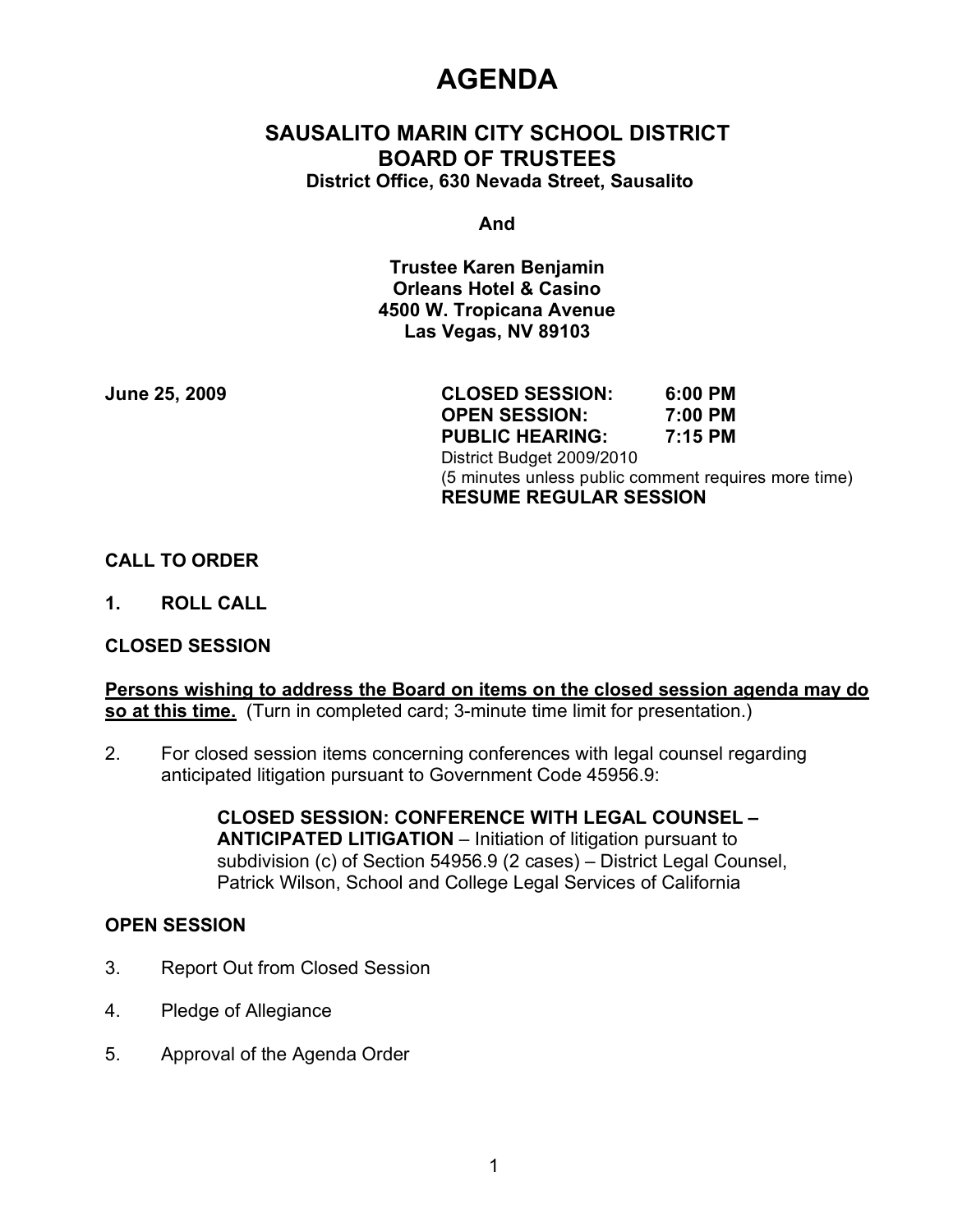**Persons wishing to address the Board on items on the agenda or items not on the** 

**agenda may do so at this time.** (Turn in completed card; 3-minute time limit for presentation. Regarding comments on items that are not on the agenda, Board members may listen to your presentation but are prohibited by the Brown Act from making a response.)

## **EDUCATION**

- 6. **Enrollment Report Discussion/Action**
- 7. **Milagro Foundation Discussion/Action**

# **CALIFORNIA SCHOOL EMPLOYEES ASSOCIATION (CSEA)**

8. **Consideration of Resolution #ABCR 31 Regarding Elimination of Classified Employee Services (6 hours/day – Layoff) Discussion/Action – Roll Call**

### **WILLOW CREEK ACADEMY**

- 9. **Willow Creek Academy Monthly Financial Report Discussion/Action**
- 10. **Review and Acceptance of Willow Creek Academy Budget for 2009/2010 Discussion/Action**

### **DISTRICT 2009/2010 BUDGET**

- A. **7:15 PM Public Hearing:** The District has developed a District budget for the 2009/2010 school year based on goals and objectives as set forth by the Board. Further recommendations are reflected based on input from certificated and support staff. Additionally, a public hearing must be held to take public input. **Discussion/Action**
- B**. Budget Adoption:** The Board will consider adoption of the District budget for the 2009/2010 school year. **Discussion/Action**

# **FACILITIES**

- 11. **License Agreement with Community Action Marin for Classroom Space and Play Area Used by the Head Start Program at Martin Luther King, Jr. Academy Discussion/Action**
- 12. **Lease Agreement with Corstone (formerly Center for Attitudinal Healing) Discussion/Action**
- 13. **District Facility Vision, 2005 Discussion**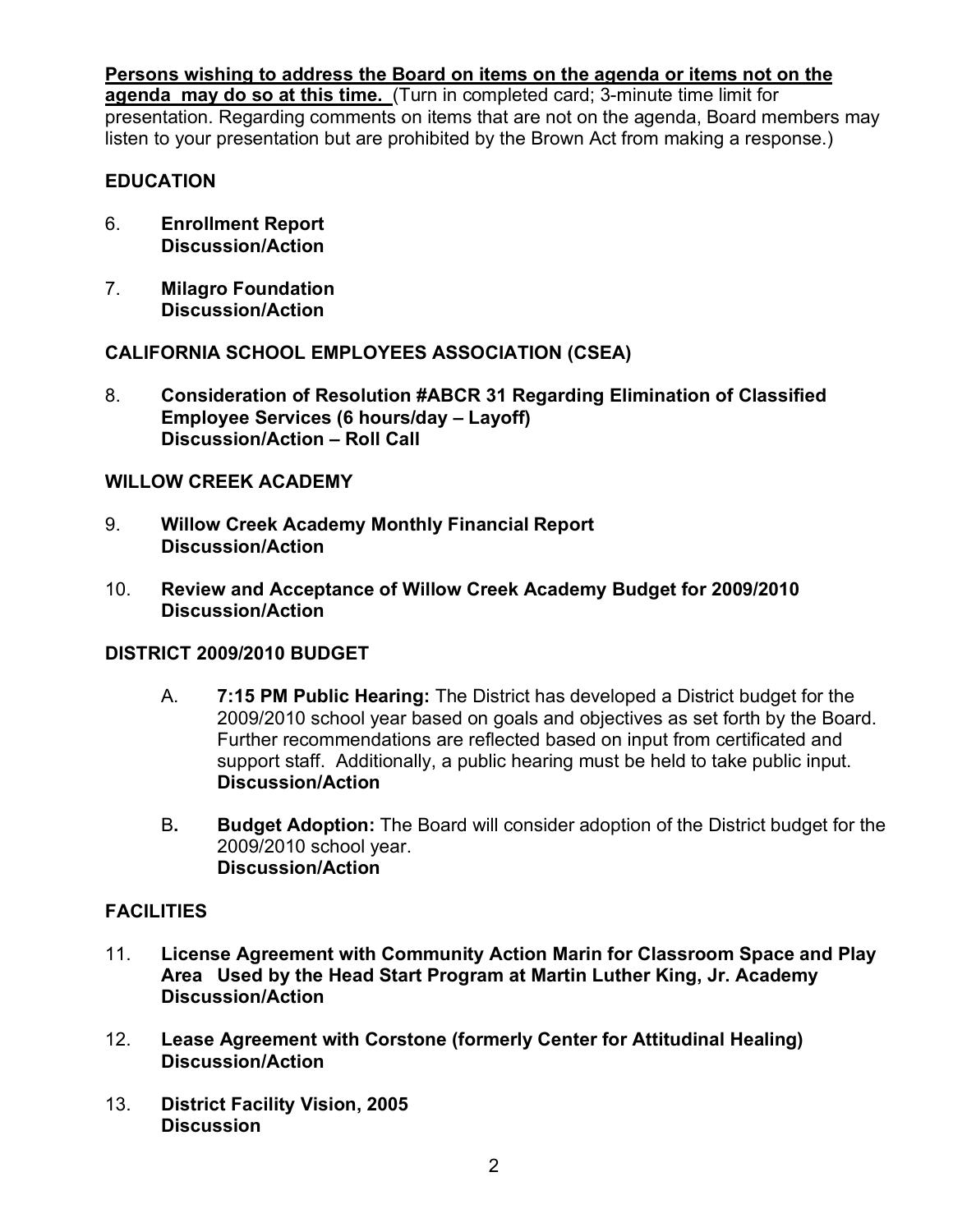14. **Classroom Allocation for the 2009/2010 School Year -** Dedicated Art Room **Discussion/Action**

## **BOND**

- 15. **Turner Construction Company:** Board consideration of notice of termination of project management contract: Turner Construction Company **Discussion/Action**
- 16. **AXIS Architect**: Board consideration of termination of architectural agreement: AXIS Architect **Discussion/Action**
- 17. **Sally Swanson Architect**: Review and consideration of contract proposal **Discussion/Action**
- 18. **Quarterly Report Bond Oversight Discussion/Action**

# **CONSENT AGENDA**

- 19. Acceptance of the minutes of the Subcommitttee on Negotiations with Willow Creek Academy 2009/2010 meeting of May 15, 2009
- 20. Consolidated Application Part 1: The California Department of Education, as agent for the federal projects, requires annual approval of application to receive funding for state and federal projects. The submission of this application will result in the District receiving funding to reach, expand, enhance and supplement instructional programs for children with specified needs
- 21. Payment of warrants under:
	- Batch 73 Fund 01 in the amount of \$7,238.60
	- Batch 73 Fund 21 BOND in the amount of \$499,152.96
	- Batch 74 Fund 01 in the amount of \$53,261.74
	- Batch 74 Fund 13 in the amount of \$3,503,19
	- Batch 74 Fund 21 BOND in the amount of \$75,000.00
	- Batch 75 Fund 01 in the amount of \$70,324.59
	- Batch 75 Fund 13 in the amount of \$1,332.42
	- Batch 75 Fund 21 BOND in the amount of \$26,718.00
	- Batch 76 Fund 01 in the amount of \$42,220.69
	- Batch 77 Fund 01 in the amount of \$54,678.20
	- Batch 77 Fund 13 in the amount of \$1,236.36
	- Batch 77 Fund 21 BOND in the amount of \$15,456,75
	- Batch 78 VOIDED
	- Batch 79 Fund 01 in the amount of \$17,305.28
	- Batch 79 Fund 13 in the amount of \$647.80
	- Batch 79 Fund 21 BOND in the amount of \$2,196.79
- 22. Director of Facilities and Operations' Report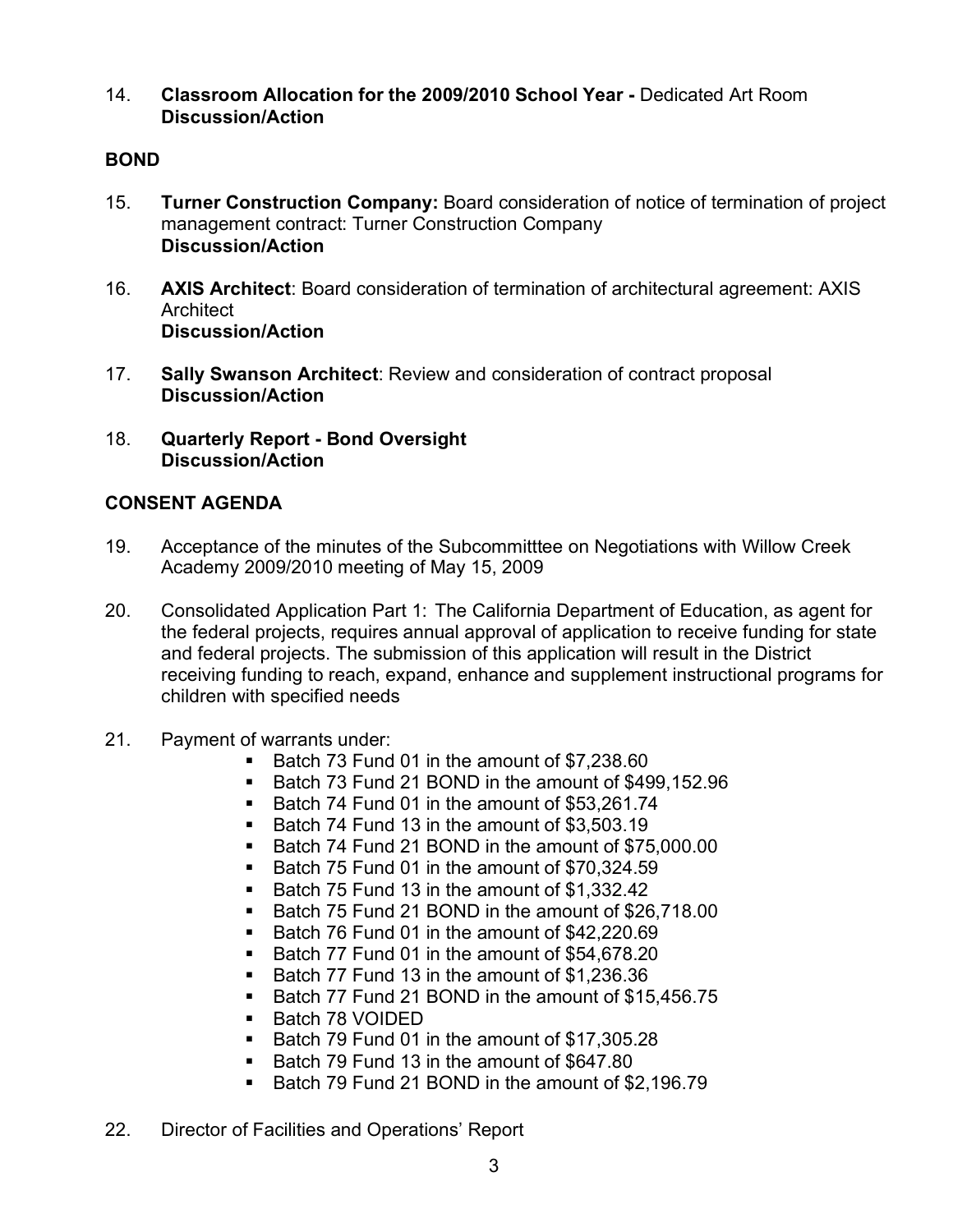23. Quarterly Report: Williams Act

## **ADMINISTRATIVE AND EXTERNAL**

- 24. **Authorizing Temporary Transfer of Funds, Resolution #604 Discussion/Action – Roll Call**
- 25. **Food Service Contract Renewal 2009/2010 Discussion/Action**
- 26. **President's Report Discussion/Action**
- 27. **Board Reports**: Members of the School Board will report on activities and information they wish to share. The Board may request that items be agendized and researched for presentation at future meetings.
- 28. **Superintendent's Report Discussion/Action**

### **ADJOURNMENT**

#### **Backup materials for items on this agenda are available for review in the Superintendent's Office**

**Americans with Disabilities: The Sausalito Marin City School District adheres to the Americans with Disabilities Act. Should you require special accommodations, or more information about accessibility, please contact the District Office at 415-332-3190. All efforts will be made for reasonable accommodations**

#### **FUTURE DISTRICT BOARD MEETING DATES**

All meetings are held at the District Office, 630 Nevada Street, Sausalito at 7:00 pm unless otherwise noted. **\***The first meeting date of each month will be allocated to, additional special meetings on bond and facilities issues, special meetings, community forums, etc. as needed. The only or second meeting date of each month will be allocated to regular board meetings.

| One meeting in November due to holidays |
|-----------------------------------------|
| One meeting in December due to holidays |
|                                         |

### **UPCOMING EVENTS/IMPORTANT DATES**

| <b>Staff Development Day</b>             |
|------------------------------------------|
| <b>Teacher Work Day</b>                  |
| First Day of School                      |
| Staff Development Day (Student Free Day) |
| Minimum Day                              |
|                                          |